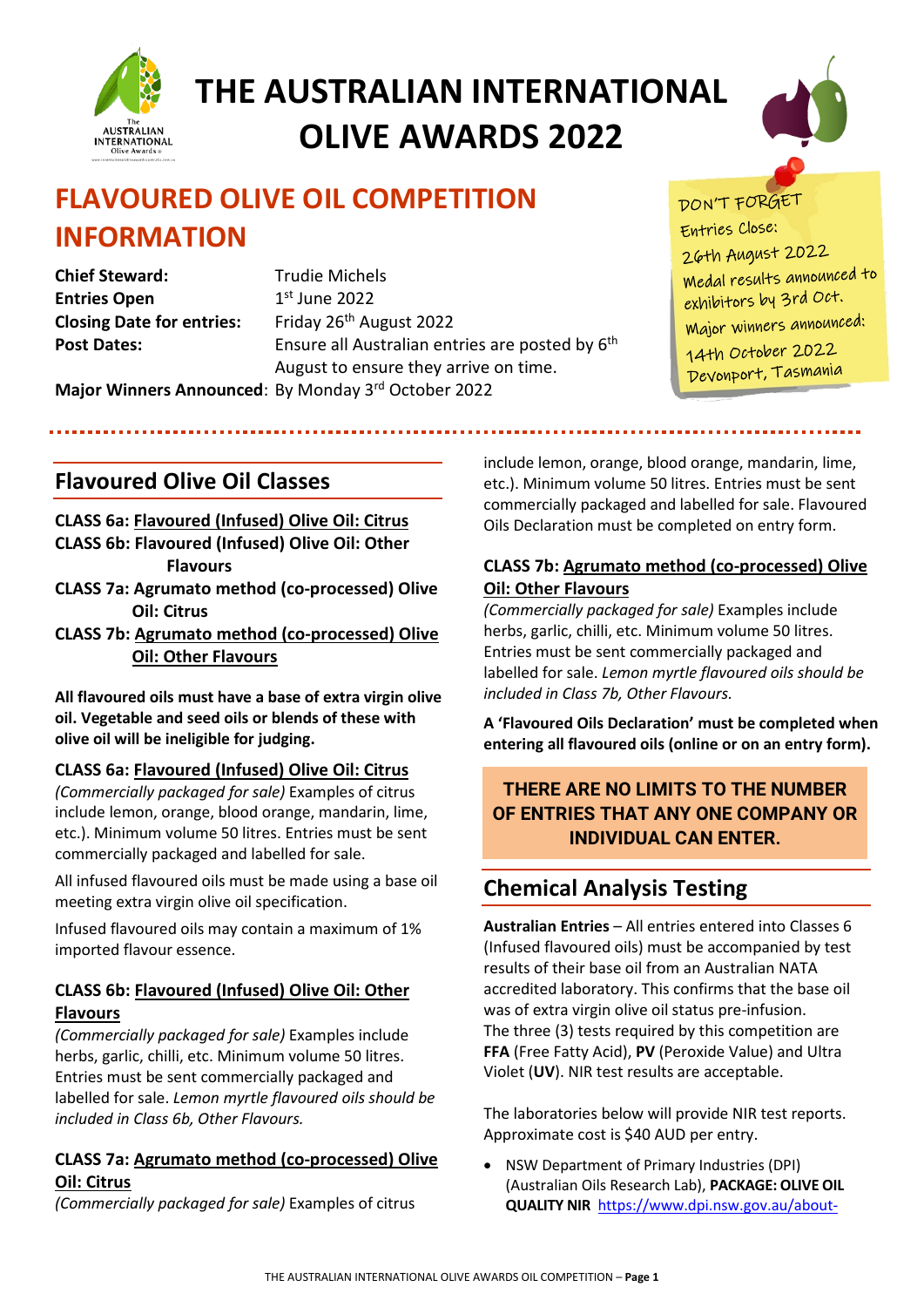

[us/services/laboratory-services/olive-oil-testing/test](https://www.dpi.nsw.gov.au/about-us/services/laboratory-services/olive-oil-testing/test-list-and-pricing)[list-and-pricing](https://www.dpi.nsw.gov.au/about-us/services/laboratory-services/olive-oil-testing/test-list-and-pricing)

• Modern Olives Laboratory Services (MOLS) **PACKAGE: SHOW/AOA PACK BY NIR** <https://www.modernolives.com.au/olive-testing>

**New Zealand Entries** - All entries must be accompanied by Olives New Zealand Certification or test results from an Australian NATA accredited laboratory (see above in Australian entries).

**International Entries –** All international entries (other than the aforementioned), must be accompanied by test results from an IOC or AOCS accredited laboratory:

[http://www.internationaloliveoil.org/estaticos/view/2](http://www.internationaloliveoil.org/estaticos/view/226-laboratories-panels) [26-laboratories-panels](http://www.internationaloliveoil.org/estaticos/view/226-laboratories-panels)

#### <https://www.aocs.org/labservices>

Entries entered into Classes 7 (Agrumato method) do not require test results, however the judges reserve the right to withdraw an entry with negative sensory attributes.

#### **LABELLING**

All flavoured oils sold in Australia must meet the labelling requirements as per Appendix 2 and 3 of the *Australian Olive Industry Code of Best Practice Product Guide for Olive Oil & Flavoured Olive Oil. Third Edition 3.0 (July 2019*). See details here:

[https://internationaloliveawardsaustralia.com.au/wp](https://internationaloliveawardsaustralia.com.au/wp-content/uploads/2019/06/The-Code-of-Practice-Labelling-Guideline-for-Flavoured-Oils.pdf.)[content/uploads/2019/06/The-Code-of-Practice-](https://internationaloliveawardsaustralia.com.au/wp-content/uploads/2019/06/The-Code-of-Practice-Labelling-Guideline-for-Flavoured-Oils.pdf.)[Labelling-Guideline-for-Flavoured-Oils.pdf.](https://internationaloliveawardsaustralia.com.au/wp-content/uploads/2019/06/The-Code-of-Practice-Labelling-Guideline-for-Flavoured-Oils.pdf.)

#### **BATCH/LOT NUMBER**

The AOA needs the BATCH/LOT number of your oil on the entry form to clearly correspond with the NATA/IOC/AOCS accredited laboratory sample number on your oil analysis report.

An example of a DPI Laboratory reference code is *R22- 01234/0001 and an* example of a Modern Olives Laboratory Reference Code is 22/0446/1.

This number assists the AOA in matching the oil in the entry to its correct analysis to make sure that oil meets the chemical parameters for Extra Virgin Olive Oil as set out in the Australian Standards (AS5264-2011). If an entry(s) fails to match then they will be ineligible for judging.

#### **TESTING CRITERIA**

All entries in Classes 6 are expected to meet the following chemical parameters for Extra Virgin Olive Oil (as set out in the Australian Standards [AS5264-2011]), in particular:

- Free Fatty Acid (FFA): ≤ **0.8%**
- Peroxide Value (PV): ≤ 20 meq 02/kg oil.
- Absorbency in Ultra Violet: (UV)
- K232 **<2.50,** K270 **<0.22,** ∆K </0.01/

Entries assessed as faulty may be withdrawn at the head judge's discretion. The head judge will contact the entrant to discuss such concerns.

### **Entry Fees (per entry)**

To receive the discounted entry fees below, all 2022/2023 AOA Financial membership fees MUST be up to date or either paid in advance or at the time of entering the Competition. Invoices for membership will be emailed in early July 2022. A remittance statement or payment for AOA & COP membership(s) must be sent with your entry forms. No Exceptions.

| * prices are GST exclusive. International<br>Exhibitors will not be charged GST.                                                    | Class<br>6 - 7       |
|-------------------------------------------------------------------------------------------------------------------------------------|----------------------|
| Australian and International EVOO (per<br>entry)                                                                                    | \$370.00             |
| 40% Discount for 20232/2023 AOA<br>members (Australian and International).<br>For more information on AOA<br>membership see page 4. | \$210. <sup>00</sup> |

## **Order of Judging**

The Chief Steward will assign the entries an order of tasting in each class to ensure the oils can be judged fairly without being affected on the palate by other oils with stronger and more pungent flavours. Oils with garlic or chilli flavourings are tasted at the end of the judging program.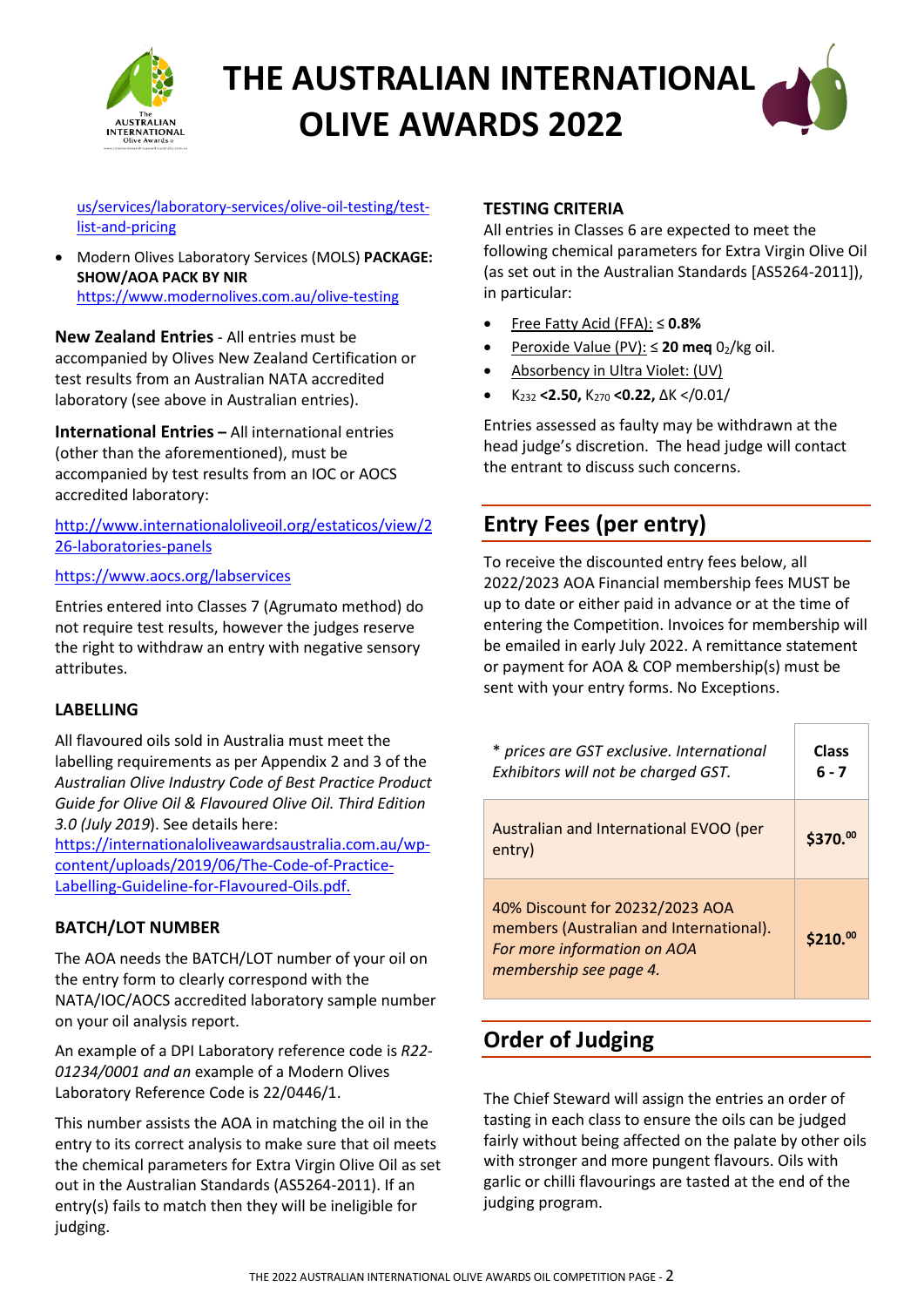



## **FLAVOURED OLIVE OILS ENTRY REQUIREMENTS**

**Emulsions:** Entries entered must not contain any emulsions *(mixtures of olive oil and other substances not soluble in oil such as water or vinegar*) and must be labelled as per Appendix 2 and 3 of the *Australian Olive Industry Code of Best Practice Product Guide for Olive Oil & Flavoured Olive Oil. Third Edition 3.0 (July 2019*). See details here:

[https://internationaloliveawardsaustralia.com.au/wp](https://internationaloliveawardsaustralia.com.au/wp-content/uploads/2019/06/The-Code-of-Practice-Labelling-Guideline-for-Flavoured-Oils.pdf)[content/uploads/2019/06/The-Code-of-Practice-](https://internationaloliveawardsaustralia.com.au/wp-content/uploads/2019/06/The-Code-of-Practice-Labelling-Guideline-for-Flavoured-Oils.pdf)[Labelling-Guideline-for-Flavoured-Oils.pdf.](https://internationaloliveawardsaustralia.com.au/wp-content/uploads/2019/06/The-Code-of-Practice-Labelling-Guideline-for-Flavoured-Oils.pdf) 

**Use of fresh flavouring agents:** For safety, flavouring agents such as fresh or semi-**dried garlic**, herbs or any other 'fresh' agent **are strictly prohibited**.

**Non-Oil organic matter**: Entries that contain pieces of organic matter are strictly prohibited, so please ensure all fresh or dried flavourings are removed before sending entries. Any entry containing fresh or dried flavourings will be ineligible for judging. **\* Remember to complete and sign the Flavoured Oils Declaration when completing your entries.** 

**Samples required:** A minimum of 2 litres of oil must be provided for each entry entered. This can be three (4) samples of 500ml /750ml or six (8) 250ml samples. This can be in bottles, casks and or tins. Any remaining entries remain the property of the Australian Olive Association Ltd.

**Commercially Packaged:** Entries in Class 6 and 7 must be **commercially packaged and labelled and intended to be available for sale at the time of entry**. The organising committee reserves the right to reallocate or exclude entries from judging that fail to meet this requirement without notice.

**Proof of volume:** The entrant agrees to accede to any reasonable request by the organising committee to prove that any entry submitted by them is commercially available in the volume specified on the entry form. The organising committee reserves the right to refuse any entry.

#### **For more comprehensive Australian International Olive Awards Conditions of Entry visit:**

[https://internationaloliveawardsaustralia.com.au/cond](https://internationaloliveawardsaustralia.com.au/conditions-of-entry/) [itions-of-entry/](https://internationaloliveawardsaustralia.com.au/conditions-of-entry/)

## **Awards, Trophies & Decals**

**Gold Award (86-100 points) Silver Award (76–85 points) Bronze Award (65–75 points)**

#### **Major Awards**

Trophies may be given for the following:

- **BEST FLAVOURED OLIVE OIL OF SHOW** – COMMERCIAL VOLUME. Awarded to the highest scoring flavoured olive oil from a producer whose total commercial production exceeds 2000 litres. Class 6 and 7 eligible.
- **BEST FLAVOURED OLIVE OIL OF SHOW** – BOUTIQUE VOLUME. Awarded to the highest scoring flavoured olive oil from a producer whose total commercial production is 2000 litres or less. Class 6 and 7 eligible.



- Champion Flavoured (Infused) Oil & Reserve Champion
- Champion Agrumato method (co-processed) Oil & Reserve Champion

#### **Official Award Decals**

2022 Medal Decals and digital medal artwork will be available to order and pay for online. Details of online ordering and postage will be emailed to entrants on the 3<sup>th</sup> October 2022.

See Conditions of Entry and the Australian International Olive Awards Logo and Medal Decal Guidelines for more information more about Decal use.



## **Results**

All entrants will be emailed their personal results on the 3rd October 2022. This email will include competition results including any medals won and notification of any major award achievements. The email will include a link to online decal ordering.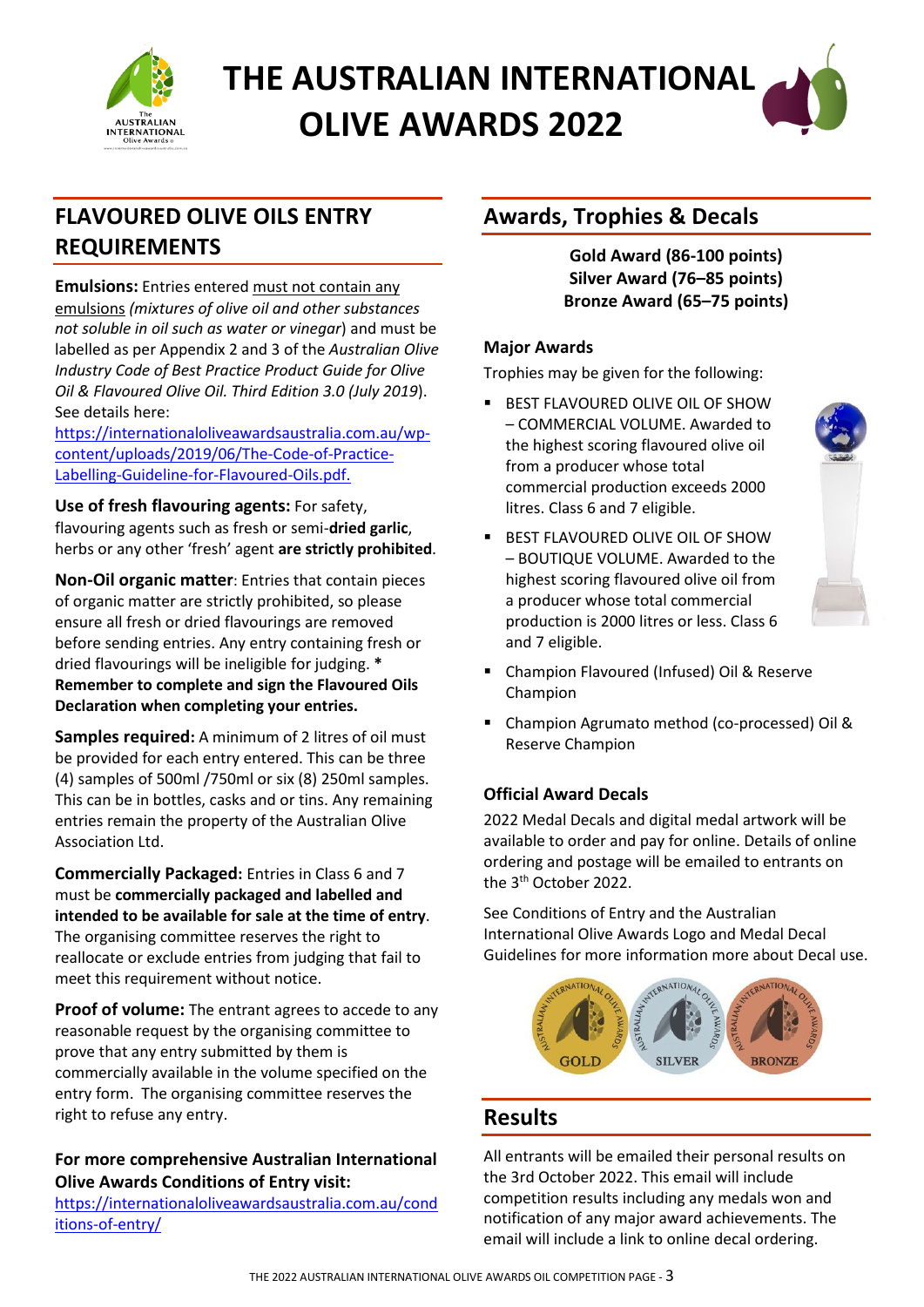

Medal certificates will be posted to entrants during that same week.

### **Product Images**

All products and labels will be photographed with a white background and used for marketing purposes. Entrants will have the opportunity to purchase the high-resolution JPEG image/s of their products to use for their own promotion. Purchasing details will be emailed on the 3rd October 2022.

#### **CLOSING DATE OF 2022 ENTRIES FRIDAY 26TH AUGUST AT 5.00 PM CST**

### **How to Enter**

1. Go to

[https://internationaloliveawardsaustralia.com.au](https://internationaloliveawardsaustralia.com.au/)  and complete your online entry by clicking on the EVOO, Flavoured Oils and Table Olives links at the top of the home page. Fill in your entry details and **Add to Cart**. You can add as many entries in this category as needed. When finished, click **View Cart** and your entries will be detailed. To enter another category (Flavoured Oils, Table Olives, EVOO) click on the '**To enter more entries click here'** link at the bottom of the page.

- 2. Once you have completed your entries, they will all be in your **Cart**. When finished, click the **Proceed to checkout box.** You then need to fill in your contact and company billing details. When you first register with the online entries, you will be emailed a username and password to use to view your entries and make further entries. If you entered the 2018 competition, your username and password will be the same.
- 3. Then click on **Place Order** to make the payment by credit card. All payments will be made in Australian Dollars. You will receive an emailed receipt of the entries you entered and the payment made.
- 4. Alternatively, you can download and complete the 2022 Australian International Olive Awards Entry Form from the same webpage. If you use a hard copy entry form you will be emailed an invoice from the AOA. Be sure to complete the Entry Declarations. A \$20 handling fee will be incurred for all paper entries.

5. Clearly mark the back of each container (bottle/tin/cask) with the 4-digit Exhibit ID Code used on this entry form. Use a separate code for each different type of oil entered. The front label will be photographed so place code sticker at the back of packaging. See example below.



- 6. Send your adequately packed and labelled entry(s) with a copy of your entry details (online entry receipt or hard copy entry form), oil analysis (classes 1 - 6) and payment receipt to: **AIOA Head Steward, Trudie Michels, C/o 8 Alexander Avenue, Cumberland Park SA 5041 Australia.** Entries must be received by Friday 26th August 2022.
- 7. The AOA recommends that you track your parcel to make sure it reaches the intended address on time. The AOA is not responsible for shipping or customs charges.
- 8. For more information about packing your entries visit: [https://internationaloliveawardsaustralia.com.au/ho](https://internationaloliveawardsaustralia.com.au/how-to-pack-and-send-your-aioa-entry-samples/) [w-to-pack-and-send-your-aioa-entry-samples/](https://internationaloliveawardsaustralia.com.au/how-to-pack-and-send-your-aioa-entry-samples/)

#### **International Entries**

For posting entries into Australia

- $\checkmark$  Do not pack your entry in wooden or cardboard boxes that have been used to hold fruit, vegetables or meat/smallgoods – this packaging is a biosecurity risk.
- $\checkmark$  Do not pack with straw or dried plant material; use newspaper, bubble wrap or foam to wrap fragile goods.
- $\checkmark$  Make sure you fill out the declaration label clearly and correctly, itemising everything inside the package, including any packaging materials you have used.
- $\checkmark$  Clearly label the contents "Olive Oil" and/or "Table Olives". "Sample, No Commercial Value. Not for sale. Mark them "Food sample for exhibition/competition".